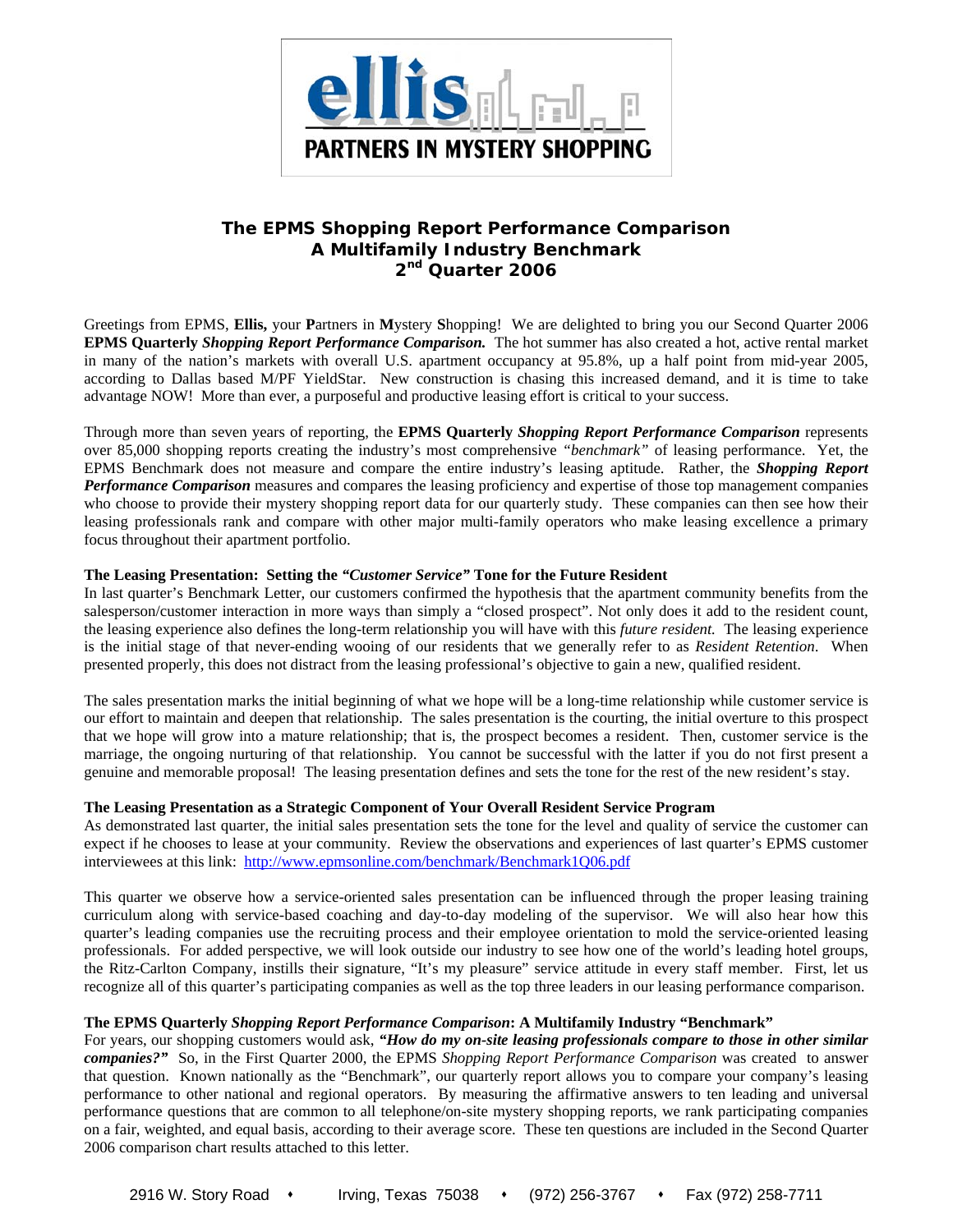## **37 Participating Companies Representing 4,861 Total Shops**

Participation in the **EPMS Quarterly** *Shopping Report Performance Comparison* is a benefit reserved for those companies who are frequent, long-term shopping customers. A minimum of 40 shops during the quarter is required to be included. This summary participation represents a shopping report total of 4,861 evaluations. We are delighted to welcome two new participating companies, **ZOM Residential Services** and **CTL Management, Inc.** We want to identify and warmly thank all of the current companies who contributed their shopping data to this quarter's *Shopping Report Performance Comparison*.

| Amli Residential                 | Drucker & Falk, LLC                | <b>Pinnacle Realty Management</b>   |
|----------------------------------|------------------------------------|-------------------------------------|
| Archstone Communities            | <b>Equity Residential</b>          | Post Properties                     |
| AvalonBay Communities, Inc.      | <b>Fairfield Residential</b>       | Prometheus Real Estate Group        |
| Bozzuto & Associates             | Fogelman Management Group          | <b>RAM Partners, LLC</b>            |
| <b>BRE</b> Properties            | <b>Gables Residential Services</b> | Rockwell Management                 |
| Capreit                          | Greystar Management                | <b>RREEF</b>                        |
| <b>Capstone Real Estate</b>      | Home Properties                    | Simpson Property Group              |
| <b>Carmel Partners</b>           | JPI                                | Tarragon Management, Inc.           |
| <b>Colonial Properties Trust</b> | <b>Legacy Partners</b>             | United Dominion Realty Trust (UDRT) |
| Con Am Management                | <b>Lincoln Property Company</b>    | <b>Village Green Companies</b>      |
| Concord Management               | Lynd Company, The                  | <b>Waterton Property Management</b> |
| CTL Management, Inc.             | Metric Property Management         | ZOM Residential Services, Inc.      |
| <b>CWS</b> Apartment Homes       | Milestone Management               |                                     |

#### **Second Quarter 2006 Benchmark Average Drops to 84.2%**

The second quarter continues a gradual decline from its 2004 peak average of 86.5%, the second highest in the history of the **EPMS Quarterly** *Shopping Report Performance Comparison*. Historically, the second quarter drops down from the previous first quarter but was a bit more pronounced this quarter dropping 1.5 points from first quarter, 2006. Below is a seven year summary of the second quarter averages as well as the high and low averages from individual Benchmark participating companies

| $2nd$ Quarter                      | <b>Overall Average</b> | <b>Company Score - Average Ranges</b> |       |                    |  |
|------------------------------------|------------------------|---------------------------------------|-------|--------------------|--|
|                                    |                        | <b>High</b>                           | Low   | <b>Total Shops</b> |  |
| 2 <sup>nd</sup><br>Quarter 2006    | 84.2%                  | 94.3%                                 | 69.0% | 4,861              |  |
| 2 <sup>nd</sup><br>Quarter 2005    | 85.8%                  | 94.6%                                 | 74.3% | 5,288              |  |
| $2^{nd}$<br><b>Ouarter 2004</b>    | 86.5%                  | 93.2%                                 | 73.2% | 4,862              |  |
| $\gamma$ nd<br><b>Ouarter 2003</b> | 85.4%                  | 92.8%                                 | 70.0% | 4,408              |  |
| 2 <sup>nd</sup><br>Quarter 2002    | 83.7%                  | 89.7%                                 | 73.0% | 2,465              |  |
| $\gamma$ nd<br>Quarter 2001        | 81.4%                  | 90.8%                                 | 67.2% | 1.921              |  |
| $\gamma$ nd<br><b>Ouarter 2000</b> | 77.1%                  | 84.3%                                 | 43.3% | 1.356              |  |

Not only has the second quarter dropped 1.6 points from the same quarter last year, the spread between our top and bottom Benchmark participating company's average score is larger with more than a 25 point separation. This gap is not particularly significant since the specific participating companies change somewhat each quarter. Yet, there are four companies with lower averages this quarter than our lowest average last quarter. This may be explained by the quarterly trending explanation below.

#### **Quarterly Trending**

What about quarterly trends? Is there any consistency in the way the Benchmark's overall average moves from season to season, quarter to quarter? We continue to see a distinct smile  $\heartsuit$  or curve as we use the line graph below to track the historic annual first through fourth quarters on one chart. We still believe that many leasing professionals are actually more focused and perform better in the winter and fall when traffic is slower, vacancy is higher, and the office is less hectic; giving the leasing professional more time (and motivation) to lease better! And for years our data has proven this hypothesis. That trend between the first and second quarters has not been as pronounced the past four years with the 2004, second quarter actually increasing from the first. This year the trend remains true as the drop from first to second quarter is a full point! If the trend remains true, the third quarter 2006 should drop even lower than our current second quarter. We will also expect the fourth quarter up-tick this winter in average Benchmark scores, a trend which has proven dependable year after year.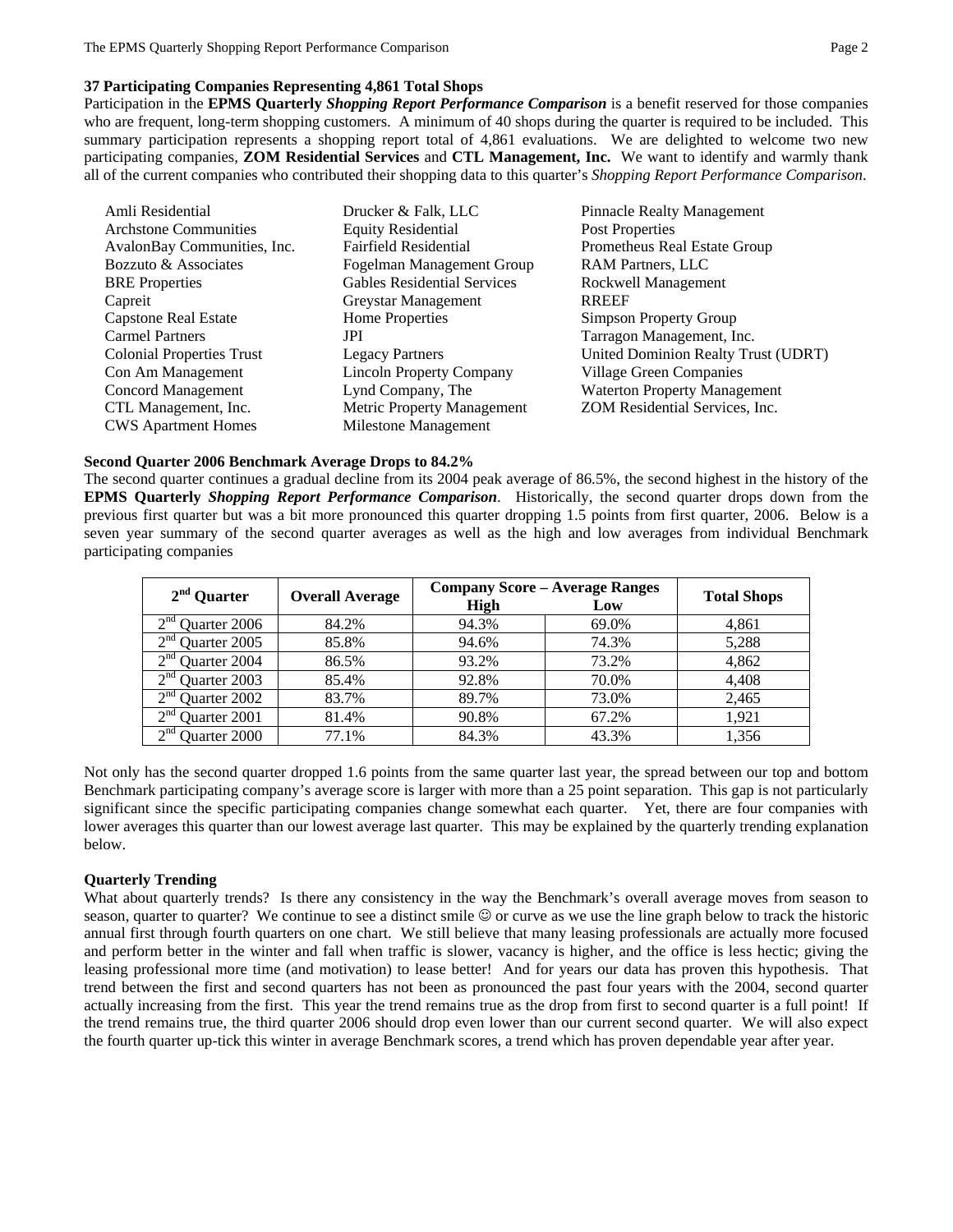

## **LPC Achieves Top Spot! 94.3% Average Benchmark Score!**

We salute one of our original *Shopping Report Performance Comparison* participants, **Lincoln Property Company (LPC),**  for their top average score this quarter. With over 100,000 units in 29 states, LPC is the nation's fourth largest apartment operator and still a privately held company. Their commitment to leasing excellence is evident in the company's eight first place finishes and 13 second or third place finishes throughout the seven years of this comparison. In fact, LPC has placed in the top three positions 21 out of 26 quarters! LPC Senior Vice President **Scott Wilder** gives the credit to the 3,124 Lincoln associates throughout the country.

*"We are extremely proud of our LPC team for achieving first place on the Benchmark Report as well as the highest overall score in the history of our company. While it is fantastic to win, the significance cannot be overshadowed by our team's consistent placement in the top three positions since 2001. This is a great day for the LPC team!"* 

Nipping at LPC's heels was Atlanta-based **Gables Residential** in the second position at 93.26%. New York-based **Tarragon Management, Inc.** achieved an impressive third place with a 92.75% overall *Shopping Report Performance Comparison* average score. Congratulations to all three companies for their commitment to leasing excellence. These achievements do not happen by accident. Nor are these companies completely surprised when they reach the top level on a given quarter. There is a calculated plan and measurable goal with a cooperative corporate culture as its foundation that creates the environment for their success. To read more about how companies score higher on the Benchmark and what it does to their bottom line, click this link to our Fourth Quarter 2005 Benchmark letter: http://www.epmsonline.com/benchmark/benchmark4Q05.pdf.

#### **The Foundation of GREAT Customer Service (AND Renewals) Starts in the Leasing Presentation**

The EPMS Shopping report certainly provides insight regarding your leasing professional's sales abilities. Yet, many of the factors measured in a shop, typically considered as sales related techniques, are actually customer service principles that are practiced in all aspects of communication and interaction with the prospect, resident, and people in general. For example:

- First impressions are important.
- Immediate response and sincerity are hallmarks.
- Great communication skills and proper etiquette are critical.
- Respond to needs with solutions that are not simply "acceptable" but often exceed expectations.
- Provide an environment that is superior and a joy in which to do business.
- A product or service that lives up to expectations is truly worthy of selling and survives the long-term test of everyday use. It also creates repeat customers…resident retention.

We asked our Benchmark leaders to tell us about the relationship between the leasing presentation and presenting service...customer service. Remarkably, they all echoed similar sentiments.

"Customer service is selling! Even when it seems the leasing professional is not trying to sell, if they have great customer service skills, the rental prospect will want to buy." Says LPC's Vice President of Marketing and Training, **Maria Lawson**. "Isn't that what relationship leasing is all about? We teach all LPC associates that leasing starts with the mindset of service.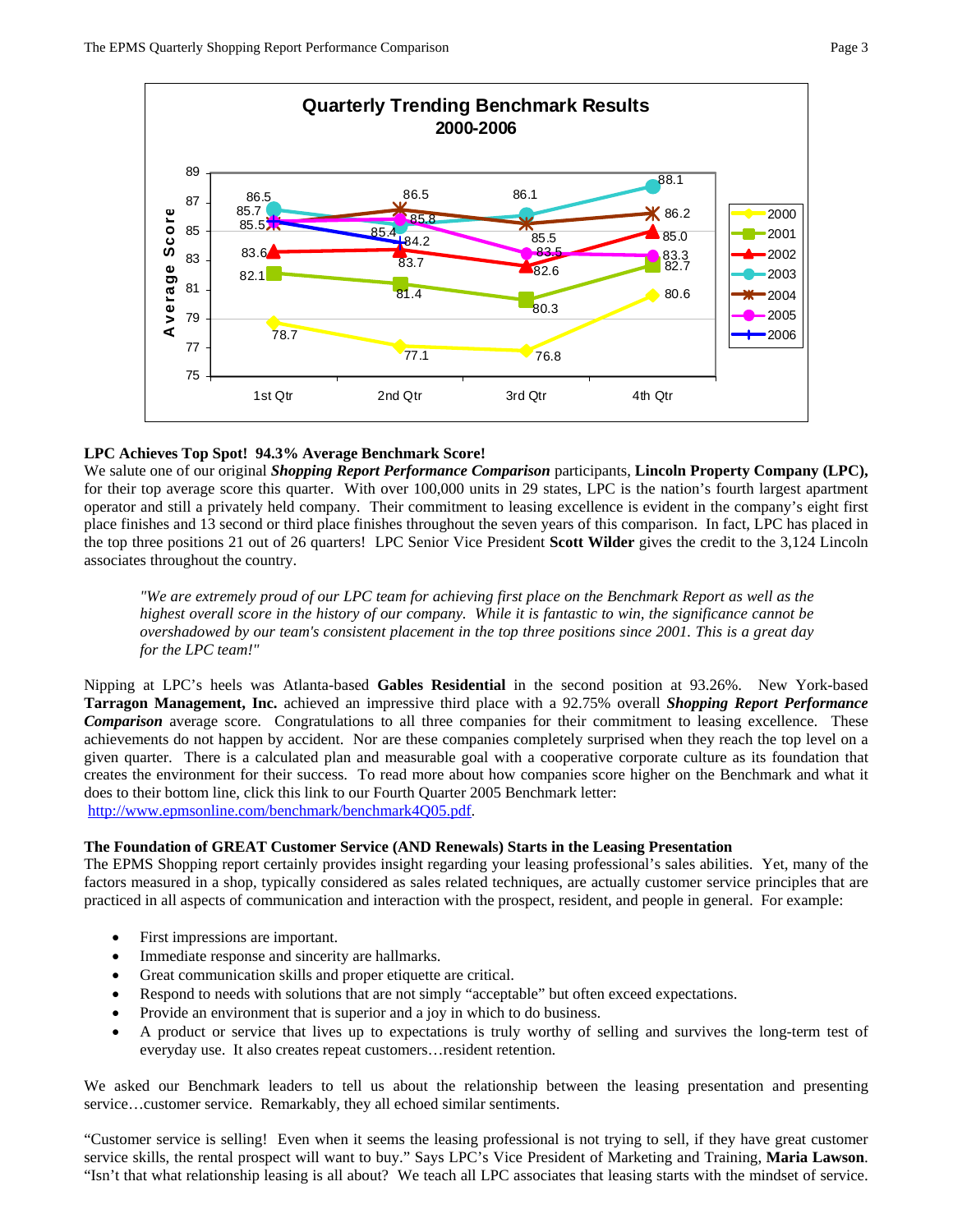The old adage is true: *People don't remember what you do or say. They remember how you made them feel."* For many years, LPC had a company slogan that played off their three letter name; *LPC* – **L**incoln **P**eople **C**are. While it is no longer the official company motto, according to Lawson, it still defines the corporate culture and the on-site sales presentation approach.

"Looking for an apartment is like finding a new doctor. You are putting your life, family, and possessions in someone else's hands. We cannot let them down by not delivering the service our LPC sales presentations reflect and imply." All LPC onsite office employees are required to attend and participate in the four day fundamental "Sales and Service" and "Leasing 101" courses. The curriculum and training combine a heavy dose of service along with relationship-oriented leasing skills. Lawson notes, "The service oriented sales process builds the relationship and trust that makes it natural (and expected by the prospect) for the leasing professional to ask, '*Would you like to leave a deposit today?*'"

"A good salesperson is one who takes care of his customer, not simply sells them something," says **Wendy Muse**, Vice President of Education for Tarragon Management, Inc. She reminds us, "As with any form of customer service, the key is to sell to each rental prospect in a way that is considered *good service* to that individual." She explains that the best customer service is *made to order*. One size never fits all because each prospect's perspective and rental needs is different. "We know our customer service has been appropriate when residents refer their friends and decide to stay and renew rather than move to another community. The same is true in the sales process. When someone likes the way they are treated and feels a connection with our leasing professional, that is good customer service." Muse adds that the result is more new residents who move in and feel positive about their decision from the beginning. The goal is then to continue meeting those service expectations that are established in the sales presentation.

**Jana Muma**, Gables Residential Vice President of Training, agrees with Muse about the sales presentation being another facet of service. "Our primary focus as an apartment management company is customer service and satisfaction. These high standards are factors in reaching our goal to be the "**Ritz-Carlton"** of the apartment industry. Memorable service is a foundation of each sales presentation." More than just words, Gables employs a Ritz-Carlton like performance standard called the *12 Pledges to Customer Service*. This service promise is framed in each office for every staff member, resident, and rental prospect to see. Not only does this assurance of "service above and beyond" define the core teachings of the Gables Residential new employee orientation, it is also part of every sales presentation. Demonstrating customer service and showcasing the many resident services offered by the particular Gables community IS the most powerful sales technique. By *serving* rather than hard-selling, a strong connection is made and a relationship established with the rental prospect. This leads to a natural trust level making it easier for the rental prospect to commit.

Many of the Gables Residential *12 Pledges to Customer Service* are strategically incorporated into the sales presentation. For example, pledge #4 states, "Professional Communication Etiquette is Essential." Proper diction, grammar, communication skills, and social graces are a part of Gables' core leasing training. They also incorporate pledge #6, "Each associate is a goodwill ambassador for the company," and #8, "Cleanliness is the responsibility of every associate." These are customer service fundamentals that truly enhance the sales experience! Speaking of Gables Residential's goal to be the *Ritz-Carlton* of our industry…

#### **Ritz-Carlton's** *Gold Standard* **Service IS their Sales Process**

The similarities between the hotel industry and the apartment business are many. Hotels depend upon providing an expected level of service to its guests starting with the initial sales (reservations) experience and greeting. Guest loyalty, satisfaction, and retention can be enhanced with every personal interaction including the initial inquiry by website visits and phone calls to the reservation center. We thought it would be helpful to see what we could learn from the hospitality industry, and we only wanted to interview the very finest!

As Gables Residential and dozens of other apartment companies have recognized in their training, the epitome of exemplary customer service among US companies is the Ritz-Carlton Hotel Group. Established in 1983 with the purchase of The Ritz-Carlton, Boston, and the rights to the name Ritz-Carlton, the management company has grown from one hotel to 58 hotels worldwide (18,475 guest rooms) with plans for further expansion in Europe, Africa, Asia, the Middle East and the Americas. Every part of this company's culture is based on providing the finest customer service beginning with its infamous motto that "exemplifies the anticipatory service provided by all staff members."

## *"We are ladies and gentlemen serving ladies and gentlemen."*

"Who is on your team?" That is the starting point for developing world class service according to **Tom Donavan,** General Manager at the **Ritz-Carlton Bachelor Gulch Hotel and Resort** just outside of Vail, Colorado in the mountain village of Avon. It is the thoughtful recruitment and hiring that creates the possibility of appropriate and memorable "customer engagements" with the Ritz-Carlton guests in the future. Only the finest *Ladies and Gentleman* can maintain the company's distinguished **Gold Standards, http://www.ritzcarlton.com/corporate/about\_us/gold\_standards.asp.**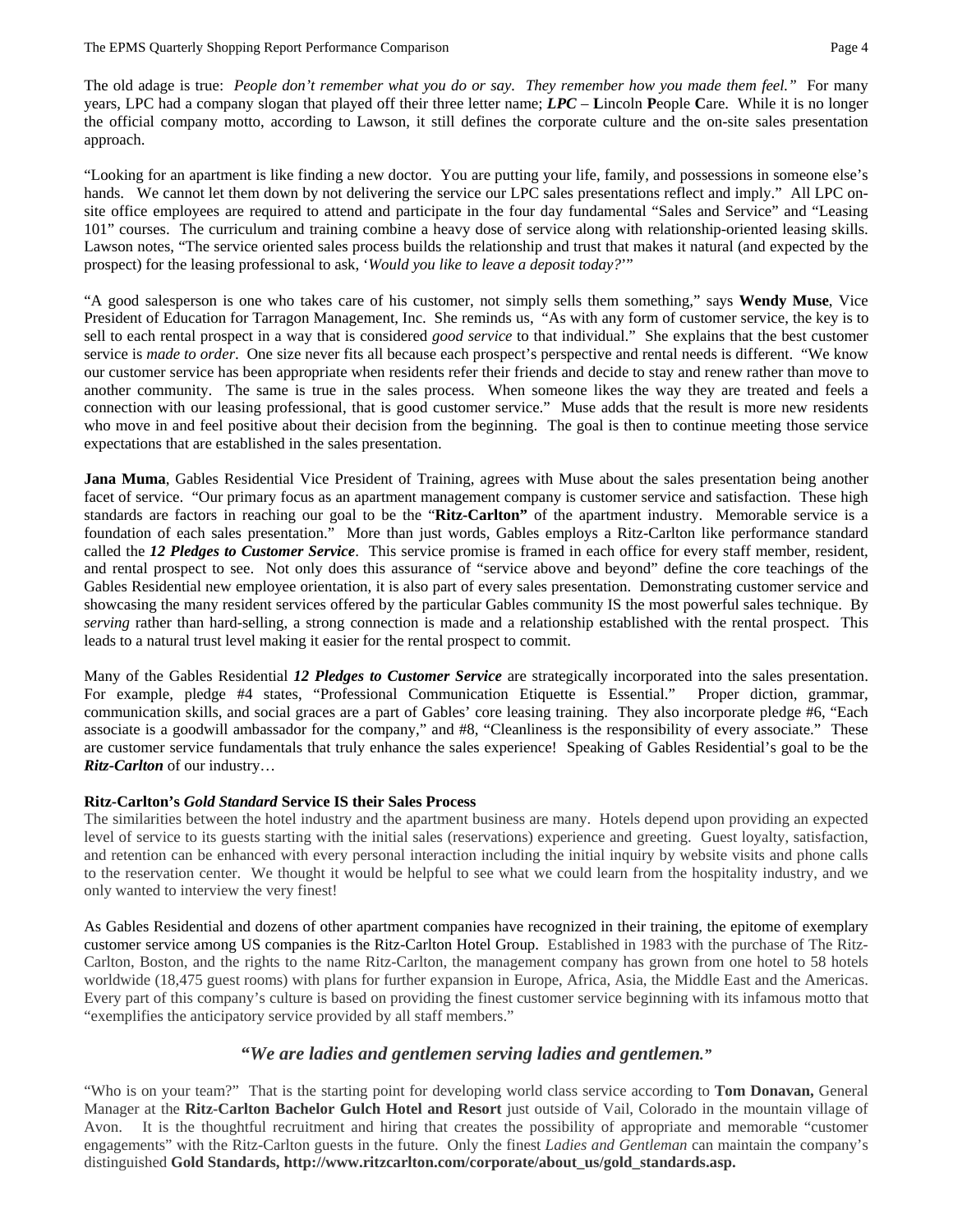#### The EPMS Quarterly Shopping Report Performance Comparison **Page 5** 2014

Donavan explains the four key components in developing teams that can truly carry the Ritz-Carlton banner. Maintaining an extraordinary staff is especially challenging at his particular resort since the **Ritz-Carlton Bachelor Gulch** is a ski destination that must ramp up its workforce each season! Listen up, apartment operators! These four steps show the company's commitment to the "selection, growth, recognition, and development of talented ladies and gentlemen." These can certainly benefit our industry.

- 1. **Make sure employee selection is First Class.** It all starts with finding the best candidates. Donavan says that the Ritz-Carlton has a long-term relationship with Lincoln, Nebraska based Talent-Plus, an international psychological selection and human resource consulting firm. In order to place people in roles they are most likely to be successful, a *Quality Selection Process* (QSP) was developed in partnership with Talent-Plus. The Ritz-Carlton QSP sets a standard of excellence in "casting" the right person to the right job, ensuring the best customer service. "By conducting research with employees and customizing interviews, candidates are identified that are most likely to be the best performers in specific roles." A *Talent Benchmark* for all hotel positions from housekeeper to General Manager has been established. Candidates are then compared to the appropriate benchmark enabling the company to hire individuals with attributes and characteristics most like their current top performers.
- 2. **Employee Orientation is Day One! "**No employee can begin work at a Ritz-Carlton Hotel without first attending orientation. Period!" Donavan tells us that the formula for the two-day employee orientation creates a memorable event for the new team member and establishes the Ritz-Carlton culture and expectations from the very beginning of this relationship. "Everyone remembers their first day at a new job, but they have no idea what happened on the second day! In fact, they may not even remember the afternoon of the first day. That is why we make our orientation, especially in the morning, a significant emotional event!" And memorable the orientations are! The hotel General Manager *always* conducts the first hour of orientation, communicating and modeling the attitude and culture that defines the Ritz-Carlton service promise. Donavan explains, "If the top person thinks it is important enough for him to be there, that says better than most anything else that this is a serious and relevant event!" What takes place the first three hours of that day sets the tone for the new associate's entire work experience. At the end of this two-day indoctrination, employees buy in and become a part of the Ritz-Carlton (the **mystique**, they refer to), not just working for the company.

Orientation dates are set in advance and all department managers plan their staffing around this schedule. Donavan jokes that any employee in any company who does not attend an initial planned orientation will receive an "orientation" regardless; but not in the format or with the content that necessarily instills the appropriate corporate culture or mission! "If we don't provide that *significant emotional event* on the new employee's first day, then it may come from 'Sally the terrorist' or 'Dave the downer'! In other words, not all employees, even the high performers, are equipped to provide a new employee with a proper orientation."

A six-hour follow-up to orientation termed **Day 21** takes place about three weeks after the new employee's start date. Again, the General Manager conducts the first hour soliciting feedback about the new employee's training and experience to date. Within an open and free atmosphere, the GM asks, "How is it going? What did we miss in your training? Are there issues we need to discuss or explain?" Donavan explains, "The **Day 21** meeting allows us to fill in any holes that were not covered in the initial orientation. Orientation does not stop even after **Day 21**. The Ritz-Carlton Hotel Group requires all employees to be re-oriented annually at the **Day 365** orientation and awards meeting. This oneday meeting with lunch is used to remind and reinforce the Gold Standards including the Credo, Motto, Service Values, and the Employee Promise. A recertification test is not a concern because employees have averaged 120 hours of training at this point. Service recognition for one, five, and ten years of employment are also made at the **Day 365** *significant emotional event.* 

- 3. **Training.** First Class employee selection and a memorable orientation on day one set the stage for an ongoing training program that is as much a part of the company's culture as is the Gold Standards. Each Ritz-Carlton Hotel has a fulltime Director of Training and each department has one person with training responsibilities. With an average of 120 and as many as 200 hours of training the first year, Ritz-Carlton associates are programmed for success. Top performers in each of the hotels 35 departments are drafted to be trainers in their areas of expertise. They become certified by attending a three-day "Train the Trainer" event and are provided customized curriculum and a rigid training schedule specific to their department. "Managers do not train!" says Donavan. "They don't know the job and they don't have the time." Instead, these specifically prepared employee trainers can dedicate a full day or more of hands-on guidance and attention to new staff members. The new employee is learning from an associate who will be there to provide support and input for the long term. Department managers ensure that the training schedule is followed, and on **Day 21,** the employee can give feedback about the process. The Ritz-Carlton training program ranks in the top 10 annually of *Training Magazine*'s list of the Top 100 Training Organizations.
- 4. **Daily Lineup.** Much like a "team huddle", the Ritz-Carlton **Lineup** is the system-wide 15 minute gathering of employees every morning in their departments. The Lineup schedule is standard throughout the company; five minutes discussing what is happening at the corporate level, another five minutes talking about their hotel events and gatherings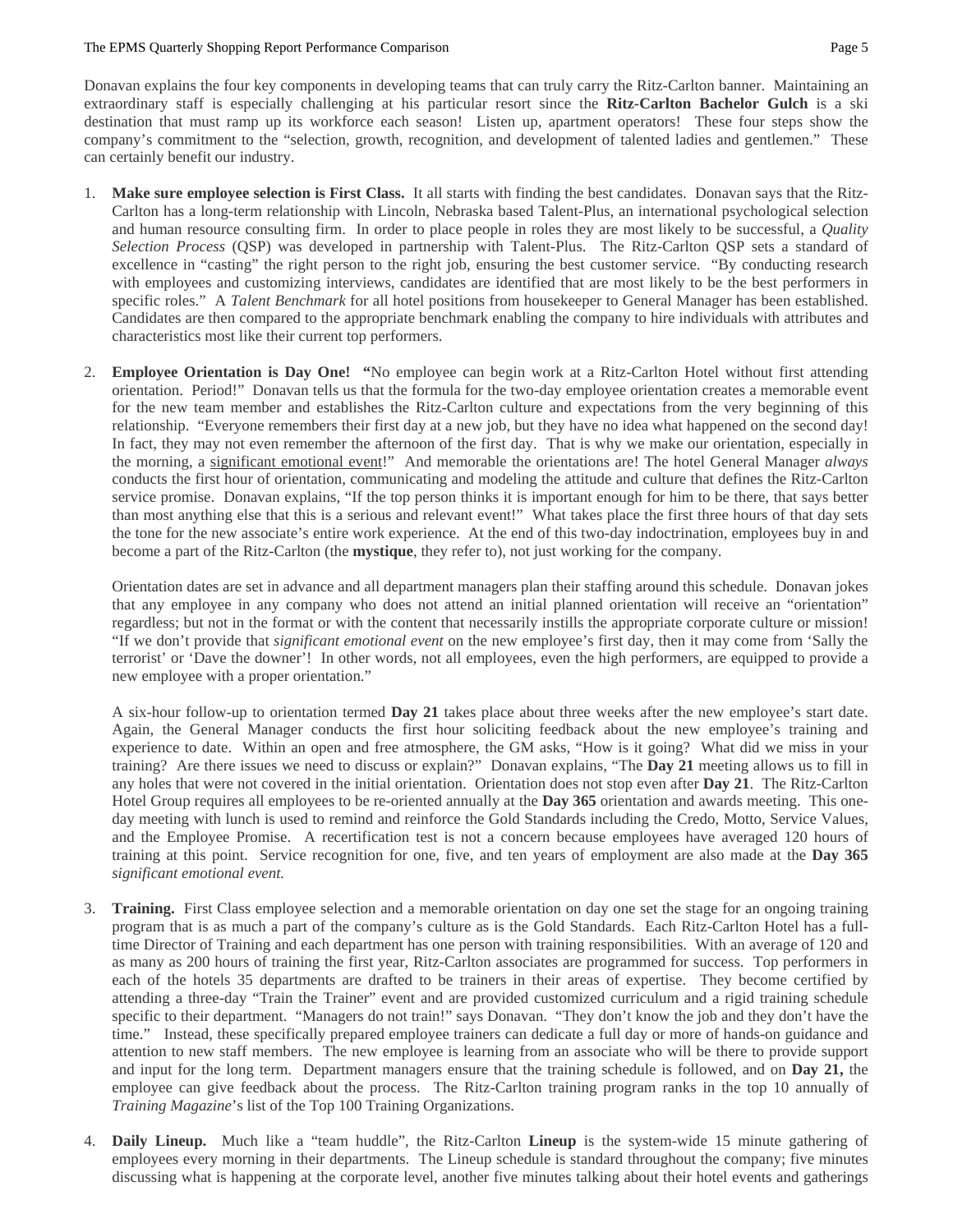of the day and week and important guests arriving, and finally five minutes reviewing one of the Gold Standards **20 Basics**. The Lineup may be the company's most important tool in maintaining their superior service standards. Donavan tells us, "Good working relationships require communication. The Lineup allows daily communication and maintains a sense of purpose for all employees." It is truly the company adhesive and bond as all 25,000 Ritz-Carlton employees worldwide are doing the same Lineup in their locales.

As department team members gather, a prepared agenda is used to reinforce service values and define the Ritz-Carlton culture and message. "Companies with the best and strongest corporate culture push it every day. You cannot control every employee/guest experience but in the Lineup, we can influence it," says Donavan. The Lineup is also used to reinforce the company's long-standing principle of employee empowerment. Employees cannot evade difficult situations by muttering, "It's not my job." In the Lineup, Ritz-Carlton team members are reminded that job descriptions are irrelevant when guest satisfaction is at risk. Even a new employee can commit up to \$2,000 of the hotels dollars to quickly resolve a guest concern! That is one of the fundamentals of the world-class service provided by the Ritz-Carlton Ladies and Gentlemen.

"The line-up is our daily commercial to the employees," Donavan notes. "The message of service and the review of our core values creates the human beings responsible for the Ritz-Carlton **mystique**." This Ritz-Carlton "mystique" is more than a vague or ambiguous aura. It is the message that the employees, and ultimately all customers and vendors, proclaim about the hotel's services and facilities throughout the world. It is the buzz about those customer services that are always delivered with such style and dedication that makes the accompanying employee declaration, "*It's my pleasure.*" ring true and genuine. These constant praises, the mystique, about the Ritz-Carlton, has minimized the need for print and other advertising as satisfied guests and employees provide sufficient acclaim and recommendation!

Customer Service and Sales are synonymous at the Ritz-Carlton Hotel Group. All sales and reservations positions require the same training and customer service skills as any other hotel employee. The job description for a sales reservation agent includes the signature requirement to have the "*Ability to project a positive attitude over the telephone and have the spontaneous desire to assist others and provide excellent service*. The Director of Sales at Donavan's Avon, CO hotel location also has a services/sales mandate in their official job responsibilities; "*Must be sales and relationship driven and service oriented.*" Customer service and guest satisfaction remains the foundation in all customer engagements, even sales! Donavan told us, "The employees in sales have the benefit of selling the Ritz-Carlton *experience* that they witness and participate in every day. Our employees are emotionally attached to the product and their exuberance spills over into their sales presentations."

We recently called the toll free Ritz-Carlton reservation center and were treated to a delightful, engaging young lady who attempted to sell us golf reservations and an upgraded room while remaining friendly, low key, and service-oriented. While she strongly suggested I make a reservation NOW to hold the room rate, she was gracious and understanding when I said I needed to consult my wife. She said that would be a good idea and ended the call with, "It's been my pleasure to assist you." We sensed she truly meant it.

**Yes, It Starts with the Right Team Member.** With no knowledge of the Ritz-Carlton interview and Tom Donavan's comments about the importance of employee selection, all of our industry contributors made very similar comments. Jana Muma believes in first class employee selection. "We continue to use a hiring and testing model that helps us identify the candidates that are equipped to succeed. New associates are encouraged to memorize the **12** *Pledges of Customer Service."* Finally, the Gables training curriculum teaches the leasing professional to sell the services of their community keeping the sales presentation a service in itself!

 "It still goes back to the people you hire, how you train, and how you monitor and evaluate. When it is *not happening* at the sales position, it is usually not happening at the top. The business manager or regional supervisor is not communicating the right message," says Maria Lawson. "After all these years, we are proud to be at a place in the industry where we can proudly wear this new banner, our new corporate motto: *"Our Reputation is our Foundation!"* LPC tends to promote from within. Those apartment professionals that rise to the top have often been with the company for years, and the former corporate slogan, **Lincoln People Care**, really means something to them. That "people are important" mentality and customer service orientation is seen in all aspects of operations including on-site leasing!

According to Lawson, the shopping reports do reflect the LPC leasing professional's customer service tendencies. In addition to checking the overall mystery shop score, Lawson reads all the comments. "The right leasing associate will get more than a good score. They will also get a lot of positive comments."

Hiring the right person is important, but Wendy Muse reminds us that the "right" team means having the right leaders, too! This training is conducted by individuals who can truly "do" what they teach and are shining examples of relationshiporiented selling, superior people skills, and customer service. When the opportunity to deal with a prospect or resident arises,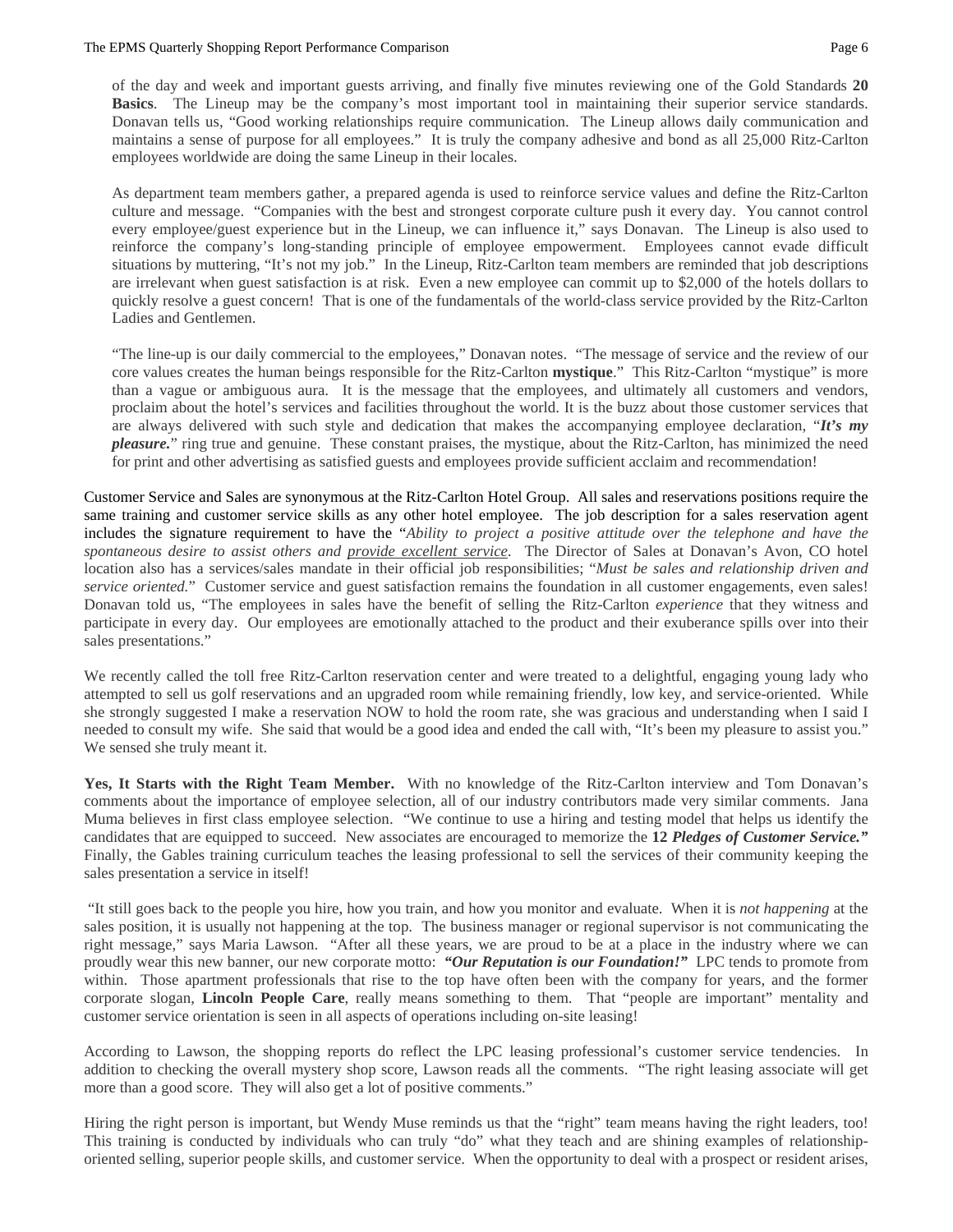#### The EPMS Quarterly Shopping Report Performance Comparison **Page 7** and Page 7

they exude with the desire to serve and perform as a lady or gentleman. Supervisors have had the same training as the new team members and model the visible and audible behavior that is considered "good" customer service.

**Customer Service Index.** We have isolated 10 shopping report questions that are related to customer service to measure service-oriented tendencies. Based on over 5,000 shops in the second quarter 2006, these questions reflect the sort of service the prospect can expect if he moves in. The 10 questions are universal to shopping reports and are found in some form or fashion in almost all written evaluations conducted by EPMS. The questions address customer service "basics" such as being perceived as warm and friendly, immediate acknowledgement, and making a positive first impression.

Customer Service-based leasing is not really new. The service-based questions we have identified below have been measured in most shopping reports for years. A quick review of the average scores seems to indicate our customers have high marks in these service-oriented types of leasing performance questions. And why would they not? Companies that frequently shop their on-site professionals tend to score superior in leasing skills and sales expertise. Our shoppers would not rate these leasing professionals so high unless their sales presentation included many skills that work as well in customer service as they do in leasing.

| <b>Question</b> |                                                                                                                  |                         |  |  |  |  |
|-----------------|------------------------------------------------------------------------------------------------------------------|-------------------------|--|--|--|--|
| 1.              | Did the Leasing Professional convey a warm and inviting attitude?                                                | 90.4%                   |  |  |  |  |
| 2.              | Based on the Leasing Professional's telephone presentation, were<br>you motivated to visit the community?        | 79.4%                   |  |  |  |  |
| 3.              | Was your first impression of the community and curb appeal a<br>positive one?                                    | 94.7%                   |  |  |  |  |
| 4.              | Did the Leasing Professional greet you with a smile, or if busy,<br>acknowledge you immediately?                 | 92.6%                   |  |  |  |  |
| 5.              | Did the Leasing Professional make a positive first impression and<br>appear genuinely interested in helping you? | 90.6%                   |  |  |  |  |
| 6.              | Did the Leasing Professional show an apartment that was clean,<br>made ready, and comfortable in temperature?    | 86.6%                   |  |  |  |  |
| 7.              | Did the Leasing Professional point out advantages you said were<br>important?                                    | 80.2%                   |  |  |  |  |
| 8.              | Did the Leasing Professional effectively overcome your<br>$objection(s)$ ?                                       | 85.4%                   |  |  |  |  |
| 9.              | Based on the Leasing Professional's on-site presentation, would<br>you have leased an apartment?                 | 82.3%                   |  |  |  |  |
| 10.             | Did the Leasing Professional follow-up by:<br>a. Telephone?<br>b. Mail?<br>c. Email?                             | 40.4%<br>29.0%<br>11.3% |  |  |  |  |

## **EPMS** *Customer Service Index* **- 2nd Quarter 2006 Average Scores On Customer Service Oriented Questions In EPMS Shopping Reports**

For over 21 years, **E**llis Property Management Services has been your *Partners in Mystery Shopping.* For that reason, we are enhancing our identity by using a new name that defines our core business. **Ellis** is the name that is synonymous with the finest apartment mystery shopping in the apartment industry. And we have always viewed you, our customers, as partners in this effort. Therefore, as EPMS adds to its array of shopping and training services, we want our name to evolve with this growth. EPMS, a name you have known for more than two decades now has a new twist; EPMS is now **Ellis,** *Partners in Mystery Shopping.* It is an honor to partner with you.

Thank you for your continued support. We look forward to partnering with you for the long term!

Sincerely,

Rick Ellis, CPM Joanna Ellis, CAPS rellis@epmsonline.com jellis@epmsonline.com

*Rick Ellis Joanna Ellis* 

President Executive Vice President